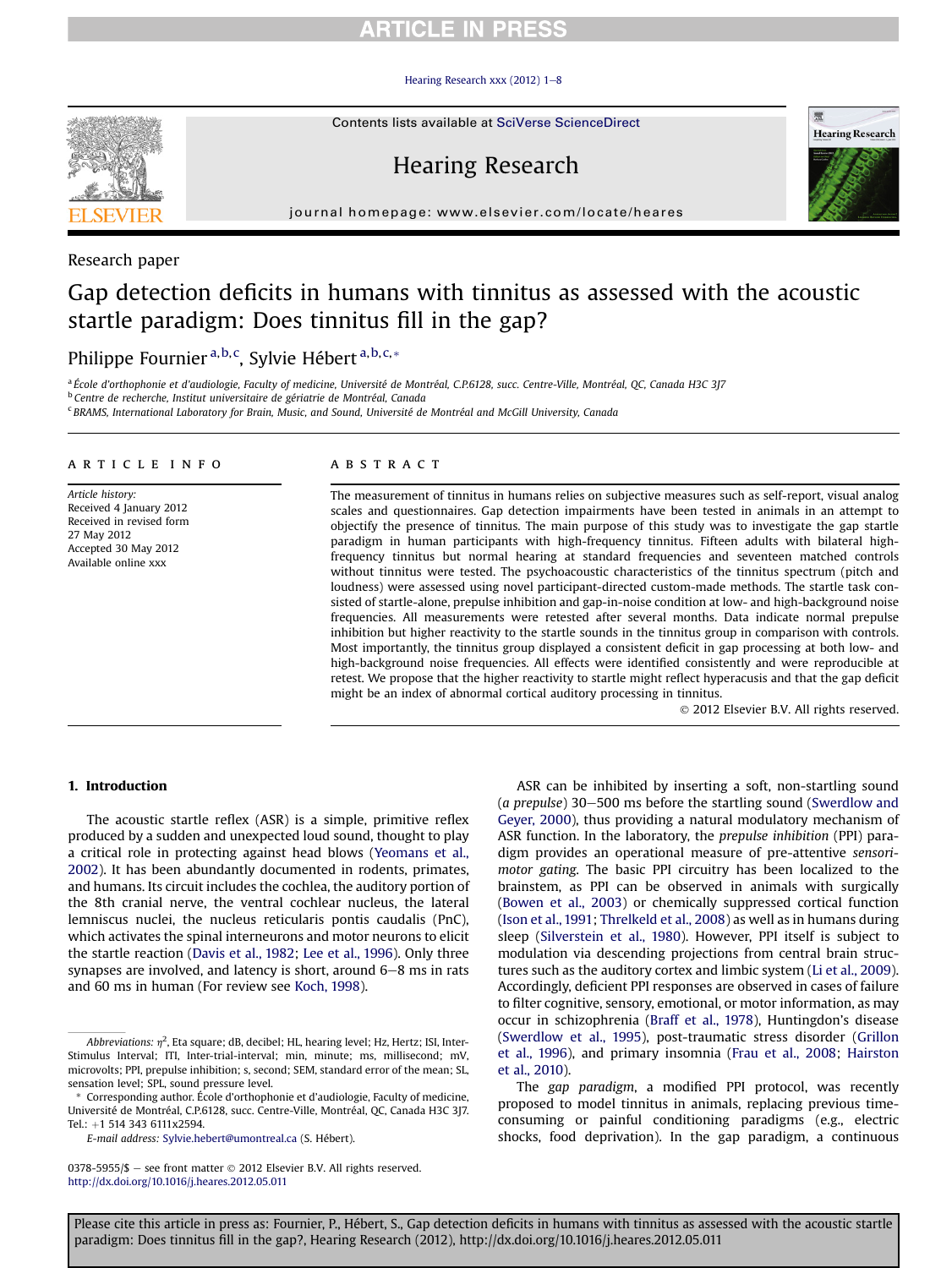background noise is presented, into which a silent gap is introduced, followed by a loud startling noise. In normal rats, the gap decreases the startle reflex, similar to a prepulse sound [\(Ison, 1982](#page-7-0); [Turner et al., 2006\)](#page-7-0). In contrast, in rats with salicylate- [\(Turner and](#page-7-0) [Parrish, 2008](#page-7-0)) or noise- ([Turner et al., 2006\)](#page-7-0) induced tinnitus, there is little or no inhibition of the startle reflex, presumably because the gap is partially or totally filled by the tinnitus sound. Accordingly, the lack of inhibition is specific to background noise with a putative frequency close the tinnitus (i.e., high-frequency). The gap paradigm has therefore been proposed to provide an objective measure of tinnitus [\(Turner et al., 2006](#page-7-0)) and has been used in both rats and mice ([Turner et al., 2006;](#page-7-0) [Yang et al., 2007;](#page-7-0) [Turner and Parrish,](#page-7-0) [2008](#page-7-0); [Wang et al., 2009;](#page-7-0) [Holt et al., 2010;](#page-7-0) [Kraus et al., 2010;](#page-7-0) [Ralli](#page-7-0) [et al., 2010](#page-7-0); [Zhang et al., 2010;](#page-7-0) [Engineer et al., 2011;](#page-7-0) [Longenecker](#page-7-0) [and Galazyuk, 2011](#page-7-0); [Mao et al., 2011](#page-7-0); [Middleton et al., 2011](#page-7-0)).

Since in humans, evaluation of tinnitus relies heavily on subjective measures such as self-reports, questionnaires and visual analog rating scales, the development of an objective measure is highly desirable. The main purpose of this study was to investigate the gap paradigm in humans with high-frequency tinnitus. Importantly, only participants within normal-hearing threshold limits were included to avoid problems related to decreased overall sensitivity (audibility of background noise, prepulse and startling sounds) or hearing loss at tinnitus frequency ([Norena et al., 2002](#page-7-0); [Roberts et al., 2008\)](#page-7-0). Although high- and low-frequency background noises were not matched to the tinnitus frequency, the high-frequency of the tinnitus was verified with a new method of tinnitus pitch- and loudness-matching.

#### 2. Methods

#### 2.1. Participants

Fifteen tinnitus participants (ten men) and seventeen controls without tinnitus (eight men) were recruited through posted ads and word of mouth. All tinnitus participants had had bilateral, continuous, high-pitch tinnitus for at least 6 months (mean duration  $= 9.3$  years, range  $= .5-37$ ) and reported a ringing tinnitus. Four participants also reported some other sounds. Sociodemographic characteristics of both groups are presented in Table 1(A). It is worth noting that these young participants were similar to older tinnitus participants included in several previous studies from our lab ([Hebert et al., 2004](#page-7-0); [Hebert and Carrier, 2007](#page-7-0); [Hebert and Lupien, 2007,](#page-7-0) [2009\)](#page-7-0), as reflected by their higher hyperacusis ([Khalfa et al., 2002](#page-7-0)) and BDI-II scores [\(Beck et al., 1996\)](#page-6-0). Participants were recruited on the basis of hearing thresholds of

#### Table 1

Sociodemographic characteristics (standard deviation) of Tinnitus and Control participants in the (A) test and (B) retest session.

| (A)                                                | Tinnitus ( $N = 15$ ) | Controls $(N = 17)$ | P-value  |
|----------------------------------------------------|-----------------------|---------------------|----------|
| Sex (Male/Female)<br>10/5                          |                       | 8/9                 | n.s.     |
| Age                                                | 28.5(6.0)             | 23(2.9)             | p < .005 |
| Education in years                                 | 17.5(1.9)             | 17.4(2.5)           | n.s.     |
| BDI-II                                             | 9.4(8.4)              | 3.7(4.7)            | p < .05  |
| <b>Hyperacusis</b>                                 | 23.5(9.9)             | 10.9(6.5)           | p < .005 |
| questionnaire                                      |                       |                     |          |
| (B)                                                | Tinnitus ( $N = 10$ ) | Controls $(N = 9)$  | P-value  |
| Sex (Male/Female)                                  | 7/3                   | 4/5                 | n.s.     |
| Age                                                | 29.3(6.2)             | 24.3(3.5)           | $p=.05$  |
| Education in years                                 | 17.4(1.9)             | 17.9(3.0)           | n.s.     |
| BDI-II                                             | 9.2(8.8)              | 2.2(2.2)            | p < .05  |
| Hyperacusis questionnaire                          | 25(9.9)               | 9.22(5.2)           | p < .005 |
| Delay in weeks between<br>test and retest sessions | 23(13)                | 16(14)              | n.s.     |

less than 35 dB HL at any frequency between 250 Hz and 4 kHz in either ear. An otoscopic examination was performed to rule out wax compaction or middle-ear infection. Participants with uncontrolled medical conditions (e.g., hypertension, diabetes) and heavy smokers (>10 cigarettes/day) were also excluded [\(Kumari et al.,](#page-7-0) [1996](#page-7-0)). Participants who were non-responsive to the acoustic startle were also excluded from the study ( $N = 3$ ) see below. For the retest part of the study, ten of the tinnitus participants (seven men) and nine controls without tinnitus (four men) were tested again after an average delay of 20 weeks (range: 5-47). Their sociodemographic characteristics are presented in Table 1(B). The study was approved by the local ethics committee of Université de Montréal and was conducted with the understanding and written consent of each participant.

#### 2.2. Apparatus and procedure

#### 2.2.1. Hearing tests

Hearing detection thresholds were assessed monaurally from 250 Hz to 16 kHz in both ears in ½ octave steps by a clinical audiologist following the standard modified Hughson-Westlake procedure [\(Harrell, 2002](#page-7-0)) with an AC-40 Interacoustic clinical audiometer. Testing started with left or right ears in counterbalanced orders between participants. TDH-39p headphones were used for frequencies of 250 Hz-8 kHz and Sennheiser HDA-200 headphones for very high frequencies (>8 kHz). The audiometric equipment was calibrated in a soundproof booth (revised version of ANSI S3.6-1993 standards).

#### 2.2.2. Tinnitus-matching

For frequency – and loudness – tinnitus-matching, we used a participant-directed custom-made program running under Max/ MSP software (Cycling 74, San Francisco, USA) controlling a touchscreen (Élo TouchSystems, Menlo Park, CA). Stimuli were 1-s pure tones ranging from 250 Hz to 16 kHz by ½ octave steps (slightly different from the audiometry) generated by a Fireface sound card (RME, Haimhausen, Germany). Participants pressed a green button on the screen to initiate the presentation of a pure tone. They first rated the likeness of the tone to their tinnitus on a Likert-type scale (where  $0 =$  does not at all match my tinnitus and  $10 =$  matches my tinnitus perfectly). During the same trial, they matched the loudness of the tone, that is, the sound level at which that specific frequency contributed to their tinnitus, by moving a visual slider that smoothly increased and decreased the sound level in 1 dB steps, from 0 to 100 dB SPL. The program allowed participants to control the number of times they could listen to each stimulus. Once done, participants pressed "next" to activate the following trial. Pure tones were presented three times each in a pseudo-random order in which no two identical frequencies were presented in a row. Stimuli were presented binaurally using closed dynamic headphones «DT 770 Pro/ 250» (Beyerdynamic, Heilbronn, Germany).

Before starting the matching procedure, the concept of octave confusion was carefully explained to the participants with the use of an audiometer ([Moore et al., 2010](#page-7-0)). After verification that the participants understood the concept of octave confusion, they completed the tinnitus-matching task. Two trials served as practice trials.

#### 2.2.3. Startle stimuli and task

A schematic view of Startle, Gap, and Prepulse trials is shown in [Fig. 1.](#page-2-0) Startle noises were 50 ms broadband noise bursts (20 Hz-20 kHz) set at 105 dB(A) SPL with near instantaneous rise-fall time  $\left($  <1 ms). Startle trials consisted of startle noises preceded by either a low- or high-frequency continuous background noise set at 65 dB(A) SPL. The low-frequency background noise was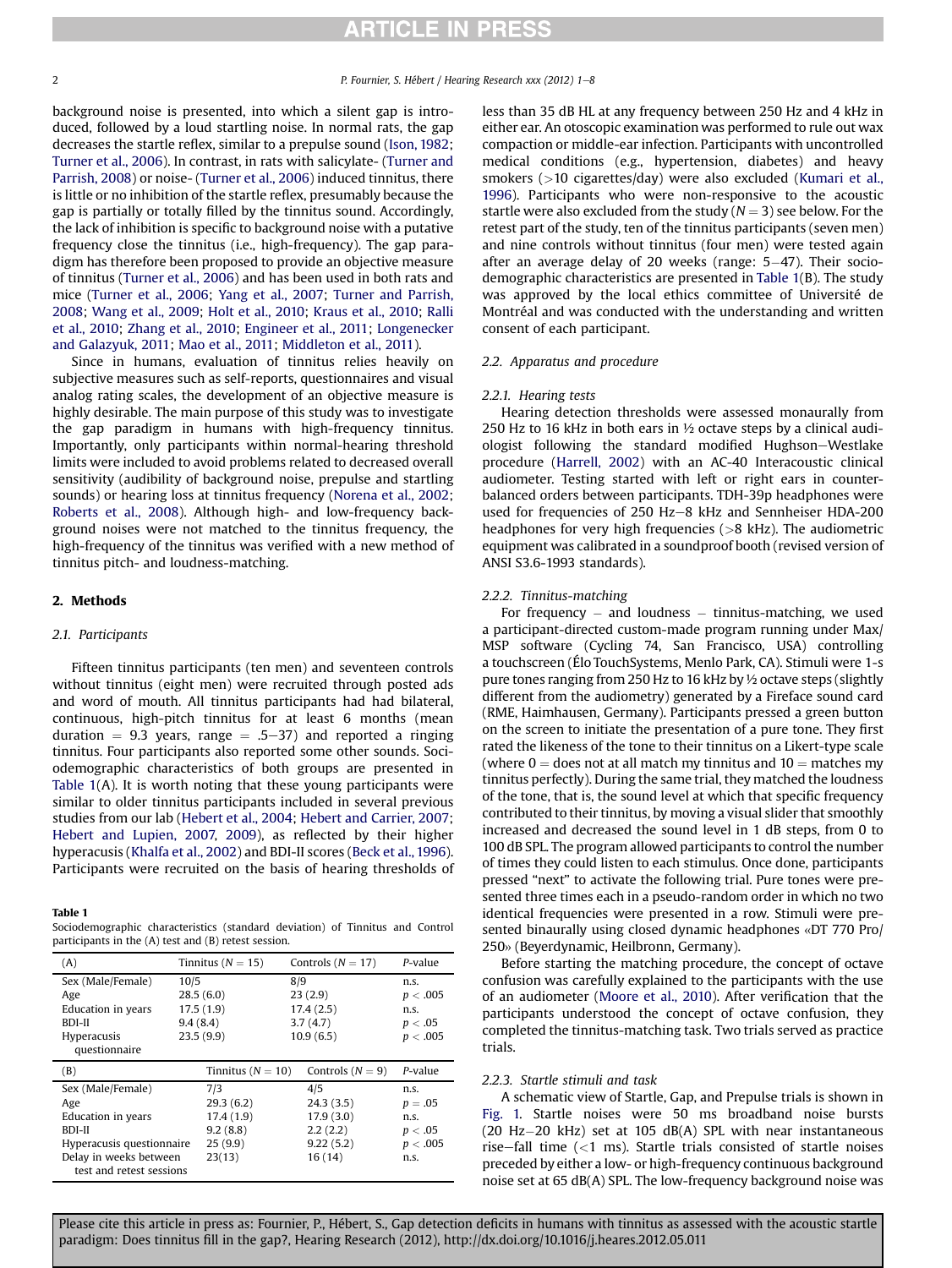## **ARTICLE IN PRESS**

P. Fournier, S. Hébert / Hearing Research xxx (2012) 1–8 3

<span id="page-2-0"></span>

Fig. 1. A schematic view of Startle (a), Gap (b), Startle in silence (c) and Prepulse (d) Trials ( $SS$   $=$  startle Sound). Startle trials consisted of a continuous background noise and a Startle sound. Gap trials consisted of the same condition but included a 50 ms silent gap presented 120 ms before the Startle sound. Prepulse trials consisted of a silent background with a 50 ms prepulse presented 120 ms before the Startle sound. Startle in silence consisted of a startle in silence background.

centered at 500 Hz (200 $-1200$  Hz) and high-frequency background noise at 4 kHz  $(3.5-4.5$  kHz). Gap trials were similar to startle trials, except that a 50 ms silent gap was inserted between two segments of background noise starting 170 ms (Inter-Stimulus Interval  $= 120$  ms) before the startle noise. Prepulse trials were either low- or highfrequency 50 ms noise bursts set at 65 dB(A) SPL presented in quiet, followed by a 120 ms ( $ISI = 120$  ms) interval of silence and a startle noise. The inter-stimulus interval (ISI) of 120 ms was selected to maximise magnitude inhibition [\(Braff et al., 1978](#page-7-0)). Both prepulses and gaps had near instantaneous rise-fall time  $(<1$  ms). The Intertrial-interval (ITI) time was randomly set at a value between 15 and 23 s in each block. Both background noise and silence were present for the entire ITI duration of the gap and prepulse conditions, respectively. Finally, startle trials in silence consisted of a silent background (no background noise) with a startle noise as described above. All stimuli were created using Max/MSP software program (Cycling 74, San Francisco, USA).

#### 2.2.4. EMG measures

EMG activity of the eyeblink was measured by two 4 mm Ag/ AgCl shielded recording electrodes positioned 1.5 cm apart on the orbicularis oculi muscle under the left eye and a ground electrode on the forehead, according to guidelines ([Blumenthal et al., 2005\)](#page-7-0). Signal acquisition was made using the Acqknowledge 4.1 software connected to a Biopac MP150 system (Biopac Systems, Inc., Santa Barbara, CA). Signals were amplified by 1000 and bandpass filtered at 90-500 Hz. The amplified signal was then transformed using the root mean square. The sampling rate was set at 1 kHz. The system was coupled to a Fireface sound card (RME, Haimhausen, Germany) of a PC-computer, which was used for stimulus presentation as well as for sending a trigger to the Acqknowledge acquisition system. The trigger was a square-wave that was synchronized with startle noises and was used to precisely determine the window of responses for magnitudes and latencies of the eyeblink (see Data processing below).

Participants (informed that the task required no direct participation) were asked to sit quietly and to refrain from moving. They were asked to stare at a white cross in the middle of the screen and to listen to the sounds presented binaurally through closed dynamic headphones DT 770 Pro/250. The test session began with a 2 min acclimation period consisting of a high-frequency background noise of 65 dB(A) SPL which ended with four pulse-alone stimuli for habituation before the beginning of block 1. The task consisted in three blocks of trials. In the first, five high- and five low-frequency background startle trials were randomly mixed with five low- and five high-frequency gap trials. Block 2 started with 1-min acclimation period of silence followed by two startle noises, and then by ten high- and ten low-frequency prepulse trials, randomly mixed with ten startle trials in silence. The third block was identical to the first one except that the acclimation period was low-frequency background noise followed by two startle noises. Short breaks between blocks allowed us to monitor participants' drowsiness or lack of attention and to check that they were still comfortable. There were 70 stimuli, lasting for a total duration of about 25 min.

All stimulus types were calibrated before each testing session with an SE SoundPro DL 1/3 octave level meter (Quest Technologies, USA) using an EC-9A artificial ear coupler (Quest electronics, Oconomowoc, Wis., USA) with appropriate rates, that is, impulse for startle noises/prepulse and slow rate for background noise, using the A-weighting frequency curve.

#### 2.3. Data processing

All trials were visually inspected for excessive noise in the EMG signal and for any spontaneous blink occurring immediately before the startle stimuli. These trials were very few (2.3% for test, 3.5% for retest) and rejected from further analysis. The baseline was assessed for each participant by selecting the highest RMS amplitude value occurring between -20 ms to startle noise onset, averaged across startle-alone trials only. The peak-to-peak amplitude of each startle response occurring between 20 and 120 ms from pulse onset was extracted from the transform root mean square (RMS) data. Data for each trial type were averaged for each background noise for each participant. Any peak-to-peak amplitude value of any trial (i.e., prepulse, gap, startle) that was smaller than two standard deviations above the average baseline was considered a nonresponse. Non-responses were assigned a magnitude of zero. In addition, participants displaying more than 25 non-responses out of a total of 70 stimuli were considered non-responders and were excluded from the study (one participant for test, two participants for retest). Percentage of inhibition was calculated for each condition (gap or prepulse) using the following formula: %  $\text{inhibition} = \left[ \text{(pulse-alone)} - \text{(gap/prepulse)} \right] / \left( \text{pulse-alone)} \times 100. \right]$ Startle facilitation was assessed by comparing the magnitude of the mean response for pulse-alone trials in the three different conditions (silence, low- and high-frequency background). Peak latency was obtained from the same window time but calculated from the raw EMG waveform following guidelines [\(Blumenthal et al., 2005\)](#page-7-0). Data on each trial type were averaged for each background noise for each participant. Data above three standard deviations from the group mean were replaced by the average value of the appropriate group (Tinnitus, Control) for each trial type and background noise (4.7% for test, 6.6% for retest).

#### 2.4. Statistical analyses

Hearing thresholds were averaged for each frequency for each ear and were then compared between groups using independent sample t-tests.

For the tinnitus-matching task, the mode of individual likeness rating scores for each frequency was used; the median was used when the mode failed to reveal a single rating value. Likeness ratings were averaged across each frequency. The test-retest differences and reliability were assessed using paired sample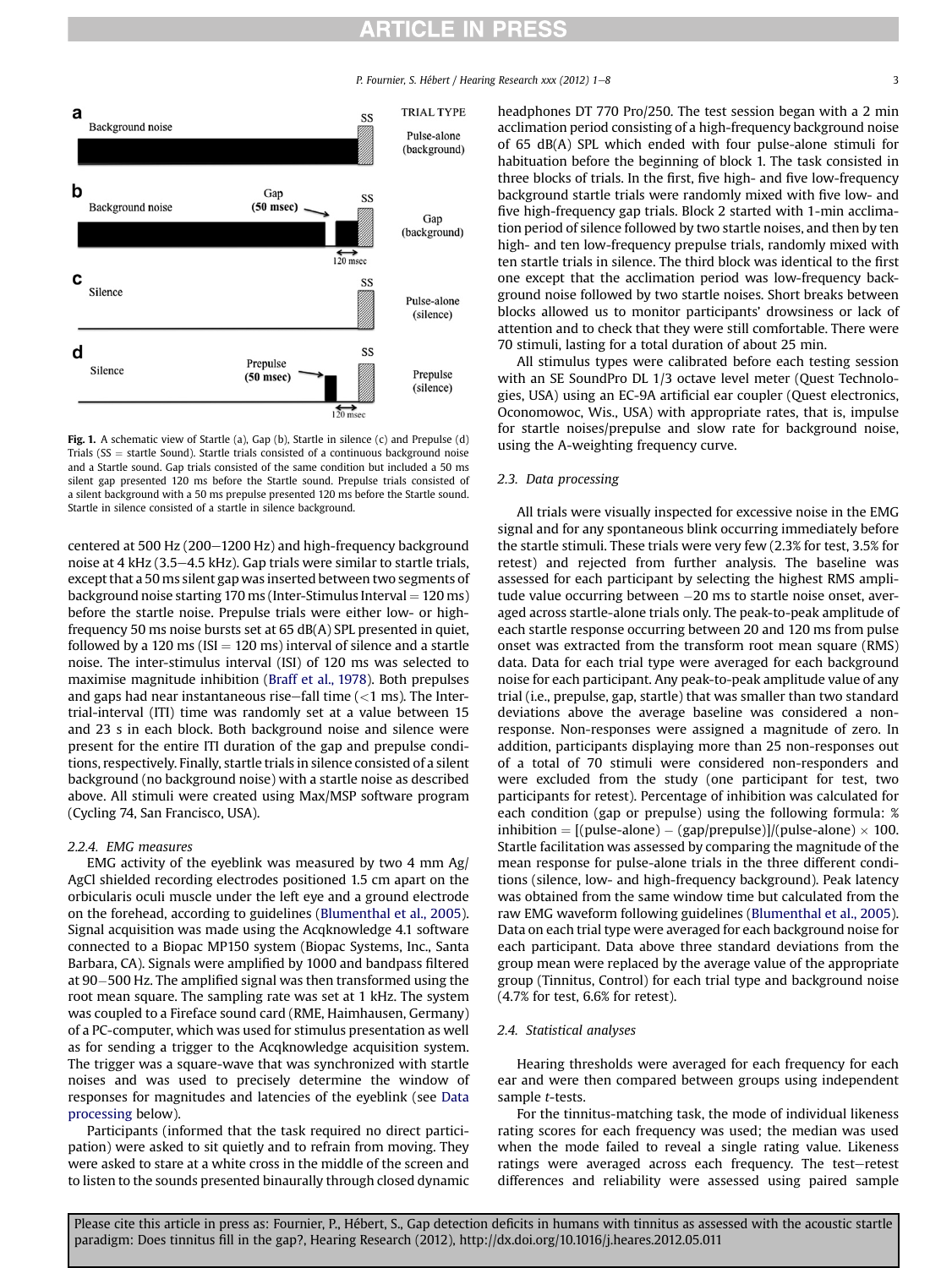# **RTICLE IN PRESS**

t-tests and Pearson correlations, respectively, between the frequency with the highest rating at test and retest.

For the loudness-matching procedure, loudness scores for each frequency were obtained using the mean value in dB SPL. Trials for which frequency was rated 0 on the likeness rating scale were not considered since no loudness could be matched. The loudness scores were averaged across each frequency. The test-retest differences and reliability were assessed using paired sample t-tests and Pearson correlations, respectively, between the loudness of the frequency with the highest rating at test and the loudness of the frequency with the highest rating at retest.

The number of participants who gave a given frequency a rating  $\geq$ 1 on the likeness rating scale was also calculated and plotted as an overall tinnitus spectrum to verify that tinnitus was high-frequency only.

On EMG data, statistical analyses were run separately on magnitude, percentage of inhibition (%Inhibition), startle facilitation, and latency. For magnitude, a  $2\times(2\times 3)$  mixed ANOVA was run with Group (Tinnitus vs. Control) as a between-subject factor and Frequency (High vs. Low) and Stimulus type (gap, prepulse, pulse-alone) as within-subjects factors. For %Inhibition, a  $2\times(2\times2)$ mixed ANOVA was run with Group (Tinnitus vs. Controls) as between-subject factor and Frequency (High vs. Low) and Stimulus type (gap vs. prepulse) as within-subject factors. For startle facilitation, a mixed  $2\times(3)$  ANOVA was run with Group (Tinnitus vs. Controls) as the between-subject factor and Background condition (High-frequency, Low-frequency and Silence) as the within-subject factor. For latency, a  $2\times(3\times2)$  mixed ANOVA was run with Group (Tinnitus vs. Controls) as the between-group factor and Frequency (High vs. Low) and Stimulus type (gap, prepulse and pulse-alone) as within-subjects factor. Significant interactions were followed up by ANOVA or t-tests upon circumstances. Bonferroni's correction for multiple comparisons was used for t-tests when appropriate in order to keep the alpha level to .05 throughout all analyses. Therefore, the p values reported in this paper are corrected values. The only exception to the Bonferroni's correction was for hearing thresholds because a factor correction of 16 was considered too conservative. Paired sample t-tests and Pearson correlations were used to assess test-retest differences and reliability of all measures.

#### 3. Results

#### 3.1. Hearing thresholds

Overall, for both ears, there were no significant differences in hearing thresholds between tinnitus and control groups for standard frequencies from 250 Hz to 8 kHz. For the higher frequencies, the only difference between groups was in the right ear at 16 kHz,  $t(24) = -2.3, p < .05$  (data not shown). For the left ear, the tinnitus group had significantly higher thresholds at  $12.5$  kHz,  $t(24) = -3.4$ ,  $p < .005$ , 14 kHz,  $t(24) = -3.1$ ,  $p = .005$  and 16 kHz,  $t(24) = -4.3$ ,  $p < .001$  (Fig. 2(A)).

At retest (within-group differences), the only significant differences for the tinnitus group were at 1.5 kHz in the right ear with a mean difference of 2 dB HL,  $t(9) = 2.4$ ,  $p < .05$ , and at 8 kHz in the left ear with a mean difference of 3.5 dB HL,  $p < .05$ . For the control group, a mean difference of 2.8 dB HL was noted at 4 kHz for the left ear,  $t(8) = 3.3$ ,  $p < .05$ , and a mean difference of 3, 2, 5 and 3 dB HL at 750, 1000, 3000 and 6000 Hz for the right ear respectively,  $p < .05$ .

#### 3.2. Tinnitus-matching

Mean likeness ratings and sound levels for each frequency in the tinnitus-matching task are shown in Fig. 2(A). The frequency with



Fig. 2. (A) Hearing thresholds (SEM) for the Tinnitus and Control groups, left ear (plain line). Hearing thresholds are higher in the Tinnitus group for frequencies above 12.5 kHz. Mean likeness ratings of the tinnitus are following the trend of the hearing loss with higher likeness ratings corresponding to the frequency regions more affected by the hearing loss. The dB SL levels are very low across frequencies (dotted lines). (B) The tinnitus frequency spectrum of the tinnitus-matching task. The most reported frequencies (13 out of 15 participants) are 11 kHz and 16 kHz.

the highest likeness rating was 16 kHz with a mean rating of 7.4, followed by 11.3 kHz (mean rating  $= 5.9$ ) and 8 kHz (mean rating  $= 4.9$ ).

When comparing test–retest data for the likeness rating task, the mean frequency difference was  $-430.9$  Hz (SD: 2671) and was not statistically significant ( $p = .59$ ) [\(Table 2](#page-4-0)).

The test–retest reliability was  $r = .754$ ,  $p = .005$ .

The matched sound level in dB SPL at 16, 11 and 8 kHz were 55.0 (SD: 17.8), 24.5 (SD: 4.8) and 30.0 (SD: 8.0), respectively. In order to be able to graphically represent those results, the matched sound levels transformed in dB SL, are shown in Fig. 2(A). Corresponding SL values are -3.3 (SD: 7.0), 0.8 (SD: 11.8) and 10.1 (SD: 9.5) for 16, 11 and 8 kHz respectively.

When comparing test-retest data for the loudness task, the mean difference was .98 dB SPL (SD: 11.4) and was not statistically significant ( $p = .77$ ). The test-retest reliability was  $r = .91$ ,  $p < .001$ .

The tinnitus frequency spectrum is shown in Fig. 2(B), representing the number of participants who gave each of those frequencies a rating  $>1$  on the likeness rating scale. Overall, the high frequencies were reported more often than lower frequencies as part of the tinnitus spectrum. The most often reported frequencies were 16 kHz and 11.3 kHz, with 13 participants out of 15 reporting a contribution of those frequencies. Very few participants rated frequencies  $\leq$ 1 kHz as part of their tinnitus, confirming a very minor contribution of lower frequencies in the tinnitus percept. The same trend was observable at retest time.

#### 3.3. Startle magnitude

As shown in [Fig. 3,](#page-4-0) overall the Tinnitus group displayed greater startle magnitude responses than the Control group, as supported by a main effect of Group,  $F(1,30) = 4.2$ ,  $p = .048$ , with means of 0.173 mV and 0.106 mV for the two groups, respectively. There was a significant interaction between Stimulus type and Frequency,  $F(2,60) = 4.1$ ,  $p = .022$ . Following up on this interaction, magnitudes for high-frequency conditions were greater than for low-frequency background in the Gap condition,  $t(31) = 5.3$ ,  $p < .003$ , and for the prepulse condition,  $t(31) = 2.6$ ,  $p = .048$ , but not for the Pulse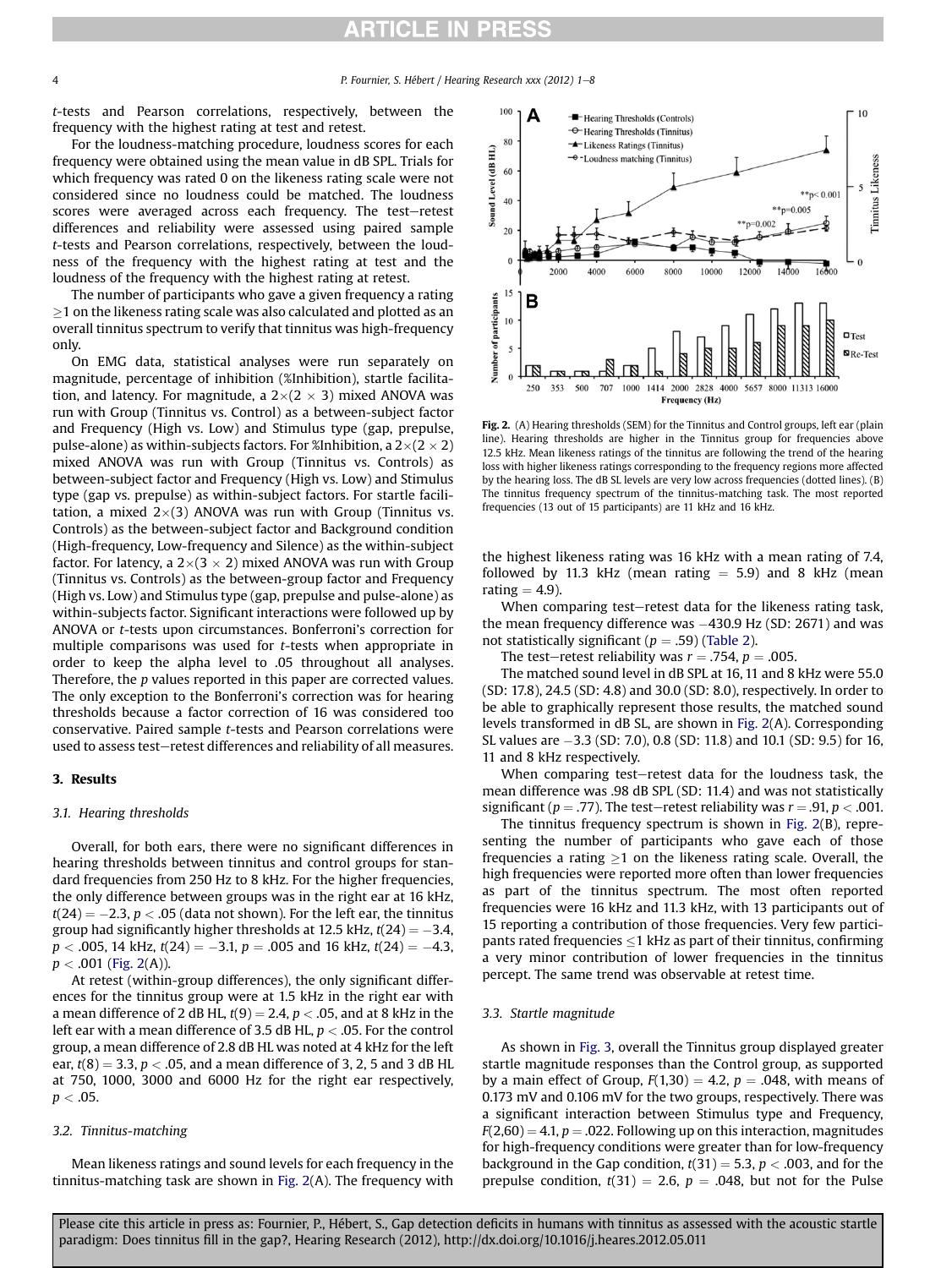## ICLE IN PRES

#### P. Fournier, S. Hébert / Hearing Research xxx (2012) 1–8 5

#### <span id="page-4-0"></span>Table 2

| Paired sample t-test and Pearson correlations between the test and retest sessions. |  |  |  |
|-------------------------------------------------------------------------------------|--|--|--|
|-------------------------------------------------------------------------------------|--|--|--|

| Measure            |                                    | Paired t-test   | P-value | Pearson's correlation<br>coefficient | P-value    |
|--------------------|------------------------------------|-----------------|---------|--------------------------------------|------------|
| Magnitude          | Pulse-alone trials                 |                 |         |                                      |            |
|                    | High-frequency background          | $t(18) = -0.1$  | 0.92    | 0.91                                 | < 0.001    |
|                    | Low-frequency background           | $t(18) = 0.0$   | 1.00    | 0.85                                 | < 0.001    |
|                    | No background (silence)            | $t(18) = 1.2$   | 0.23    | 0.93                                 | < 0.001    |
|                    | Pulse $+$ discrete prepulse trials |                 |         |                                      |            |
|                    | High-frequency discrete prepulse   | $t(18) = -1.2$  | 0.25    | 0.83                                 | ${<}0.001$ |
|                    | Low-frequency discrete prepulse    | $t(18) = -1.5$  | 0.16    | 0.72                                 | $=0.001$   |
|                    | Pulse $+$ gap prepulse trials      |                 |         |                                      |            |
|                    | High-frequency background          | $t(18) = -0.2$  | 0.85    | 0.86                                 | $<$ 0.001  |
|                    | Low-frequency background           | $t(18) = -0.2$  | 0.84    | 0.70                                 | $=0.001$   |
| Latency            | Overall                            | $t(62) = -1.3$  | 0.20    | 0.40                                 | $=0.001$   |
| %Inhibition        | Pulse $+$ discrete prepulse trials |                 |         |                                      |            |
|                    | High-frequency discrete prepulse   | $t(15) = 1.1$   | 0.31    | 0.73                                 | $=0.001$   |
|                    | Low-frequency discrete prepulse    | $t(15) = 0.2$   | 0.85    | 0.80                                 | < 0.001    |
|                    | Pulse $+$ gap prepulse trials      |                 |         |                                      |            |
|                    | High-frequency background          | $t(15) = -0.72$ | 0.49    | 0.39                                 | n.s.       |
|                    | Low-frequency background           | $t(15) = -1.6$  | 0.12    | 0.51                                 | $= 0.046$  |
| Tinnitus frequency |                                    | $t(11) = -0.56$ | 0.59    | 0.75                                 | $=0.005$   |
| Tinnitus loudness  |                                    | $t(11) = 0.3$   | 0.77    | 0.91                                 | < 0.001    |

condition,  $t < 1$ . There was also a significant main effect of Stimulus type,  $F(2,60) = 42.0$ ,  $p < .001$ , as well a main effect of Frequency,  $F(1,30) = 15.2, p < .001.$ 

On retest data, there was a significant main effect of Stimulus type,  $F(2,34) = 13.9$ ,  $p < .001$ , and a main effect of Frequency,  $F(1,17) = 9.94$ ,  $p = .006$ . There was no significant group effect,  $F(1,17) = 2.08$ ,  $p = .17$ , and no other significant effect.

When comparing test-retest data on startle Magnitude, Pearson's correlations ranged from .70 to .93 for all conditions (see Table 2). There were no significant differences in magnitude scores between test and retest.

#### 3.4. Percentage of inhibition

The expected three-way interaction between Group, Stimulus type and Frequency was not significant,  $F < 1$ . There was, however, a significant interaction between Group and Stimulus type,  $F(1,30) = 6.9$ ,  $p = .013$  (see Fig. 4). To follow-up on this interaction, and to more specifically address the effects of high- and lowfrequency in the gap condition, a  $2 \times 2$  ANOVA was run for each condition separately (Gap and PPI) with Group (Tinnitus vs. Control) as a between-subject factor and Frequency (High vs. Low) as a within-subject factor. In the GAP condition, although the



Fig. 3. Startle magnitudes (SEM) for the three trial types, for each background frequency and each testing session. Startle magnitudes are higher for the tinnitus group across all conditions.

difference between groups was greater at high- than at lowfrequency, the expected interaction between Group and Frequency was not significant,  $F(1,30) = 2.28$ ,  $p = .14$ . Irrespective of the frequency, the Tinnitus Group displayed significantly less inhibition than the Controls,  $F(1,30) = 8.13$ ,  $p = .008$ , whereas the groups did not differ in the Prepulse condition,  $F < 1$ . Effect size for the Group difference in the Gap condition was  $\eta^2 = .21$  (i.e., a large effect). There were also two significant main effects: Stimulus type,  $F(1,30) = 44.5, p < .001$ , and Frequency,  $F(1,30) = 26.8, p < .001$ .

On retest data, there was a main effect of Group, with Tinnitus showing overall less inhibition than Controls,  $F(1,17) = 5.6$ ,  $p = .030$ . The Group X Stimulus type was not significant,  $F(1,17) = 1.14$ ,  $p = 0.30$ . However, when looking at each Condition separately (as for the test data), the Tinnitus group once again differed significantly from Controls in the Gap condition irrespective of the frequency,  $F(1,17) = 9.23, p = .007$ , but not in the Prepulse condition,  $F < 1$ . Effect size for the Group difference in the Gap condition was  $\eta^2$  = .35 (i.e., a very large effect). There was also a main effect of



Fig. 4. Percentage of inhibition (SEM) for the Gap and Prepulse trials, for each background frequency (High- and Low-), each testing session (Test and Retest) for Tinnitus  $(n = 15)$  and Control  $(n = 17)$  groups. Lower values in the y-axis represent lower inhibition by the gap. This plot suggests that compared to Controls, the Tinnitus group has lower inhibition in the Gap condition for high- and low-frequency background noise.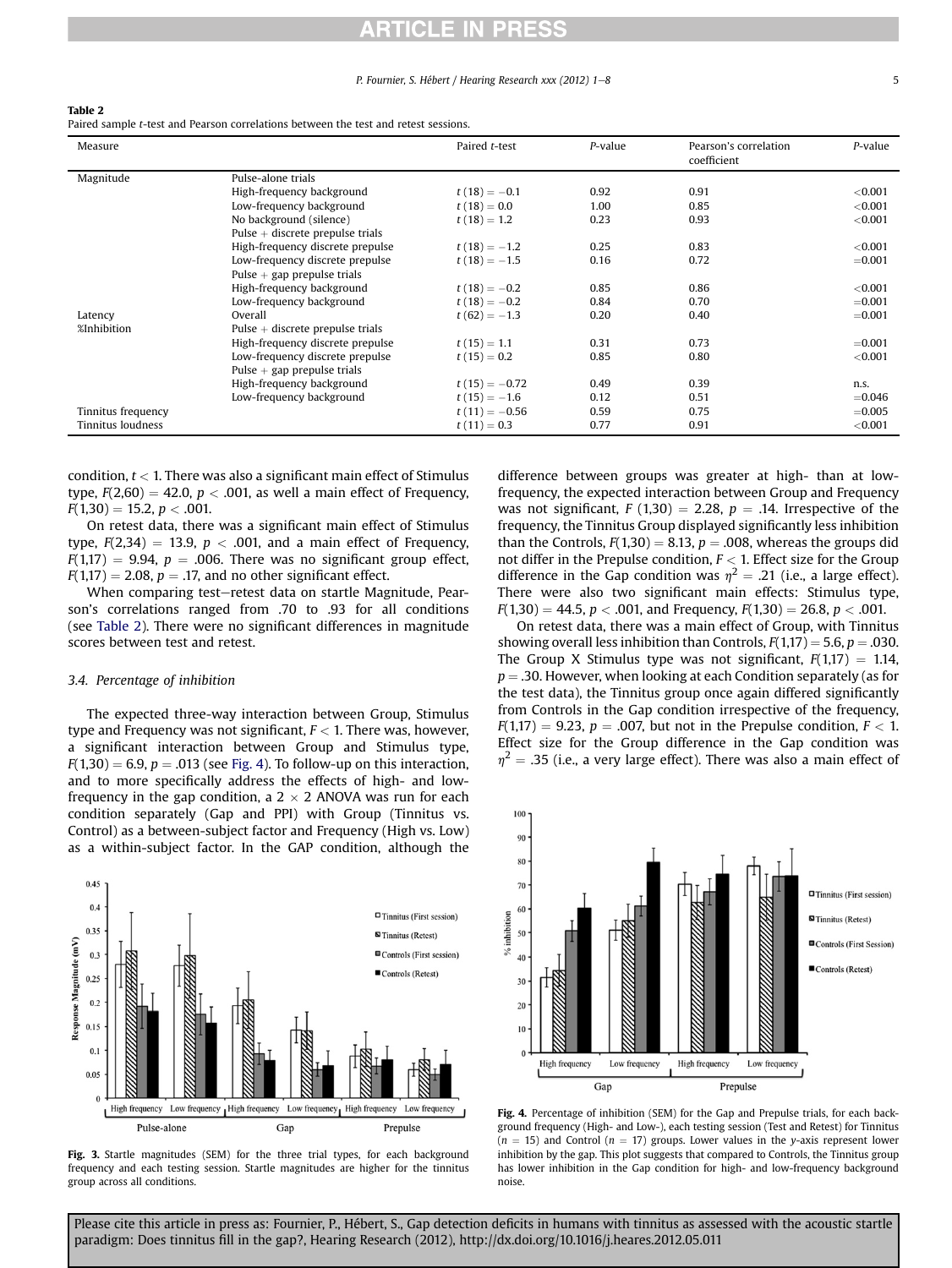## **ARTICLE IN PRESS**

Frequency,  $F(1,17) = 10.9$ ,  $p = .004$ , and an interaction between Condition and Frequency,  $F(1,17) = 7.8$ ,  $p = .012$ .

When comparing test-retest data, % of inhibition was found to be stable for the prepulse conditions, with Pearson's correlation coefficients of .73 and .80 (see [Table 2\)](#page-4-0). Correlations' coefficients for the gap conditionwere lower with .40 and .51, and significant only for the low-frequency gap condition (not for the High-frequency). However there were no significant differences between percentage of inhibition scores at test and retest in any of the conditions.

#### 3.5. Startle facilitation

The main effect of background (High-frequency, Low-frequency, Silence) was significant,  $F(2,60) = 7.6$ ,  $p = .001$ . The High-frequency noise background yielded a stronger response than silent background,  $t(31) = 3.9$ ,  $p < .001$ . The Low-frequency background also yielded a stronger response than silent background, but this difference was only marginally significant after applying Bonferroni's correction,  $t(31) = 2.4$ ,  $p = .072$ . High- and low-frequency background did not differ from one another,  $t < 1$ . There was no other significant effect.

On retest data, the effect of Background also turned out significant,  $F(2,34) = 7.9$ ,  $p = .002$ . The High-frequency background yielded a stronger response than silent background,  $t(18) = 3.7$ ,  $p < .006$ . The Low-frequency background also yielded a stronger response than silent background, but again only marginally significant after applying Bonferroni's correction,  $t(18) = 2.4$ ,  $p = .08$ . High- and Low-frequency background did not differ from one another,  $t(18) = 1.4$ ,  $p = .19$ . There was no other significant effect.

When comparing test-retest data, the test-retest reliability was very good,  $r = .93$  (see [Table 2\)](#page-4-0). There were no significant differences in magnitude scores between test and retest.

#### 3.6. Peak latency

On latency, there was no significant main effect of, or interaction with, groups, stimulus type, and frequencies, either on test or retest data.

Test–retest reliability was moderate,  $r = .39$ ,  $p < .001$ , and there was no significant differences between test and retest,  $t(63) = -1.3$ ,  $p = .20.$ 

#### 4. Discussion

The main findings of this study are threefold. First, compared to control participants without tinnitus, "normal-hearing" human adults with high-frequency tinnitus displayed an impaired inhibition of the startle reflex when a gap was used as a pre-stimulus, but displayed normal inhibition with a prepulse. Second, adults with tinnitus displayed overall a stronger startle response than controls without tinnitus. Third, the new tinnitus-matching procedure used here replicated previous findings with other methods showing that the tinnitus spectrum matches the hearing loss, even when hearing is normal at standard frequencies and there is no edge frequency: tinnitus spectrum at very high frequencies matched the increased hearing thresholds. Strikingly, loudness was a very stable tinnitus parameter, with a less than one dB difference on average even after a six-month delay between testing sessions. These findings will be discussed in turn.

#### 4.1. Gap inhibition deficit but normal sensorimotor gating in tinnitus

Although tinnitus was associated with a consistent and reproducible decreased gap inhibition, the deficit was not specific to high-frequency background noise, as it was also observed in lowfrequency background noise. Although the high-frequency background noise was not precisely matched to the tinnitus frequency, all participants displayed high-frequency tinnitus (predominant pitch at 16 kHz) as self-reported and confirmed with a pitch- and loudness-matching procedure. To note, the frequency of 500 Hz was virtually absent from the tinnitus percept. Yet we did not confirm our assumption that the high-frequency background noise effect on gap inhibition (centered around 4 kHz) would be more similar to the tinnitus effect than the low-frequency background noise effect (centered around 500 Hz).

The data raise the central question as to the reason why background gap deficit occurred at both a high- and a low-frequency in tinnitus, seemingly contradicting the animal studies showing a frequency-specific impairment, and challenging the idea that the gap paradigm may "capture" the tinnitus percept. To our knowledge, [Turner et al.](#page-7-0)' (2006) seminal paper is the only one in which the tinnitus frequency was verified with an independent method, whereas gap impairment was assumed to reflect the presumed tinnitus frequency in others. Yet, in some studies, gap impairments were reported at frequencies other than the one of the presumed tinnitus frequency. For instance, [Engineer et al. \(2011\)](#page-7-0) using a 10 kHz model ([Bauer and Brozoski, 2001\)](#page-6-0) reported that most of the rats displayed gap impairments at 10 kHz but also at 8 kHz. Similarly, gap impairments were reported at various frequencies in one study using salicylate ([Turner and Parrish, 2008\)](#page-7-0) although a gap deficit was reported only at 16 kHz by others [\(Yang et al.,](#page-7-0) [2007;](#page-7-0) [Ralli et al., 2010\)](#page-7-0). Therefore, the issue of tinnitus "filling in" the gap is still unsettled, notably since in all (but a single) animal studies tinnitus frequency was not verified by an independent method and gap inhibition impairments were observed at several frequencies. Moreover in a recent review, [Eggermont \(2012\)](#page-7-0) has further pointed out discrepancies between electrophysiological correlates of tinnitus and behavioural measures assessed by the gap startle paradigm in animals, casting doubt on the original interpretation.

#### 4.2. How to reconcile the human data with previous animal reports?

The paradigm investigated herein in humans is derived from animal studies. It might be possible that discrepancies between the two models be resolved through technical or methodological improvements. For instance, it might be necessary to more precisely match the background noise with the predominant tinnitus frequency in humans; however, since tinnitus frequency is often associated with hearing loss at similar frequencies, it would also be necessary to adjust the background noise in dB SL for each individual rather than presenting a steady dB SPL level across groups. More importantly, we contend that reductionist animal studies using genetically inbred strains of animals living under fully controlled conditions (e.g. controlled sleep-wake cycles, etc.) may not capture the full array of human conditions associated with tinnitus. Several studies have shown that humans with tinnitus display sleep deprivation [\(Hebert and Carrier, 2007](#page-7-0); [Hebert et al.,](#page-7-0) [2011\)](#page-7-0), complex patterns of abnormal stress responses ([Hebert](#page-7-0) [and Lupien, 2007](#page-7-0); [Simoens and Hebert, 2012](#page-7-0)), emotional exhaustion and depressive symptomatology [\(Hébert et al., 2012,](#page-7-0) [in press\)](#page-7-0). If it were ever possible to expect a correspondence between animal and human responses to PPI and gap paradigms, researchers studying tinnitus in animals might have to resort to more elaborate animal models in which higher central nervous system functions would be engaged.

Although further research will be needed to evaluate their significance, our findings in human subjects suggest that the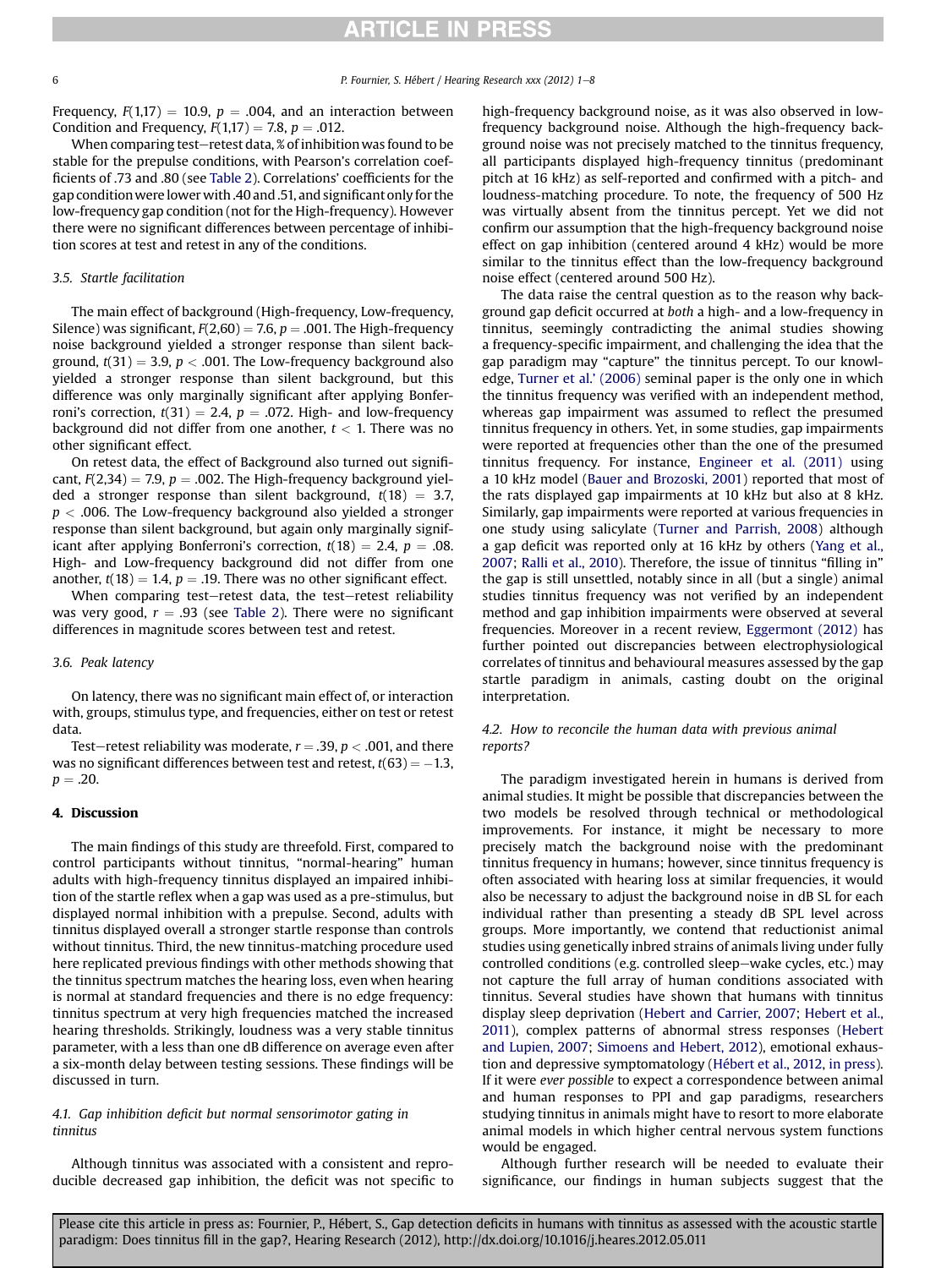<span id="page-6-0"></span>tinnitus percept does not "fill in the gap" and therefore may not be the mechanism responsible for the gap inhibition impairment in tinnitus. Rather, they raise the intriguing possibility that the gap impairment occurring at both high- and low-frequencies might be linked to an underlying or associated tinnitus mechanism. We propose that one such mechanism may relate to an impaired structure that is part of the neural circuit involved in gap processing, namely the auditory cortex. Indeed, one key difference between the PPI and the gap circuits is that the gap requires the auditory cortex for such short durations up to 75 ms in rats ([Threlkeld et al., 2008](#page-7-0)), whereas PPI does not ([Ison et al., 1991;](#page-7-0) [Bowen et al., 2003](#page-7-0)). In fact, the tinnitus group displayed a normal PPI response with reference to controls, suggesting a normal sensorimotor gating process and hence, an integrity of the circuits responsible for the PPI response. Therefore, we surmise that the deficit in the gap response in tinnitus might lie in impaired cortical processing. Although the precise duration values up to which a cortical involvement is required are still unknown in humans, there is good evidence that values up to 250 ms cannot be detected in patients with bilateral auditory cortical lesions ([Buchtel, 1989\)](#page-7-0), a value well above the one used in this study.

Abnormal cortical map reorganisation in tinnitus has been reported in human studies [\(Mühlnickel et al., 1998](#page-7-0); [Weisz, 2005;](#page-7-0) Bakker et al., 2011) and has been proposed as a core mechanism of tinnitus [\(Eggermont and Roberts, 2004](#page-7-0)). Interestingly, gap processing impairment of durations around 50 ms has also been reported in numerous animal studies using either noise trauma ([Turner et al., 2006](#page-7-0); [Wang et al., 2009;](#page-7-0) [Zhang et al., 2010](#page-7-0); [Engineer](#page-7-0) [et al., 2011](#page-7-0); [Longenecker and Galazyuk, 2011;](#page-7-0) [Middleton et al.,](#page-7-0) [2011](#page-7-0)) or salicylate to induce tinnitus ([Yang et al., 2007](#page-7-0); [Turner](#page-7-0) [and Parrish, 2008;](#page-7-0) [Ralli et al., 2010](#page-7-0)), cortical map reorganisation being an important common feature of both noise trauma and salicylate techniques ([Eggermont, 2012](#page-7-0)). Therefore, our data are consistent with the notion that gap impairment might be an indirect measure of cortical map reorganisation. This hypothesis is indirectly supported by the improvement of gap impairment following the remapping of the auditory cortex [\(Engineer et al.,](#page-7-0) [2011](#page-7-0)).

#### 4.3. Enhanced startle magnitude in tinnitus

An unexpected finding was that startle magnitude was generally stronger in tinnitus compared to controls. One explanation for this over-reactivity could be related to many other factors among which their higher levels of anxiety [\(Shargorodsky et al., 2010](#page-7-0)), known to be associated greater magnitude startle response [\(Grillon et al.,](#page-7-0) [1994;](#page-7-0) Bakker et al., 2008). Another explanation, not mutually exclusive, is that even with "normal" hearing thresholds, individuals with tinnitus have abnormal coding of loudness and might therefore be more reactive to sounds than controls without tinnitus ([Schaette and McAlpine, 2011](#page-7-0)). Therefore, the stronger response observed here could be an index of hyperacusis, as has been previously found in the animal literature [\(Ison et al., 2007;](#page-7-0) [Sun](#page-7-0) [et al., 2009](#page-7-0)).

#### 4.4. Psychoacoustic parameters of tinnitus: a reliable subjective measure

Our participant-oriented method to assess the psychoacoustic parameters of tinnitus replicated previous findings that reported that the predominant tinnitus frequency is usually within the hearing loss region ([Norena et al., 2002](#page-7-0); [Roberts et al., 2008\)](#page-7-0). Indeed, despite overall standard "normal'' hearing thresholds  $(250-8000 \text{ Hz})$ , tinnitus participants displayed higher thresholds than controls at very high frequencies  $(>11,200 \text{ Hz})$  and rated the predominant tinnitus frequency within that region ( $\sim$  16,000 Hz). This supports the hypothesis that tinnitus is associated with some degree of peripheral hearing damage [\(Schaette and](#page-7-0) [McAlpine, 2011](#page-7-0)) and underscores the importance of very highfrequency testing in tinnitus.

#### 4.5. Test-retest

Notably, the pitch- and loudness-matching of tinnitus were both robust and reproducible after several months. For instance, using the conservative criterion  $r^2 = .64$  for a good test–retest reliability ([Kline 2000\)](#page-7-0), our loudness data ( $r = .91$  or  $r^2 = .83$ ) indicate that 83% of the variance at test was accounted for by the variance at retest, with an average of nearly six months between the two testing sessions. Even though some studies have shown low correlations between tinnitus distress and loudness (Andersson, 2003; [Holgers et al., 2003](#page-7-0); [Hiller and Goebel, 2007\)](#page-7-0), those measures might provide important information regarding the mechanisms involved in tinnitus and should always be assessed. Finally, although the power of the retest was lower than in the first testing session presumably because of a smaller number of participants, overall all of the effects reported here were consistent and replicable through retesting of a subset of participants with an average delay of several months. We have shown that these effects are robust and propose that this is a central issue if the paradigm is to be used to measure tinnitus in the future.

#### 5. Conclusion

In conclusion, this study shows a consistent deficit in gap processing in individuals with high-frequency tinnitus, at both lowand high-frequencies. Such deficit was observable both at test and retest sessions after several months of delay. Our findings suggest that the tinnitus percept is not "filling in the gap" and is unlikely to be responsible for the gap inhibition impairment. We propose that the deficit might reflect abnormal cortical auditory processing associated with tinnitus.

#### Acknowledgements

We thank Nathanaël Lécaudé for programming the tasks described in this paper, and Émilie Gosselin for help in the testing of the participants. We are grateful to Dr. Terry D. Blumenthal for his kind and expert advice regarding data analysis of the startle paradigm. We also thank the Reviewers and Editors for their valuable comments on previous versions of this paper. This research was made possible thanks to a Canadian Foundation Innovation (CFI) grant, and a studentship from Institut de la recherche en santé et sécurité du Travail du Québec (IRSST) and from Fondation de la recherche en santé du Québec (FRSQ) to P.F.

#### References

Andersson, G., 2003. Tinnitus loudness matchings in relation to annoyance and grading of severity. Auris Nasus Larynx 30 (2), 129-133.

- Bakker, M.J., Tijssen, M.A.J., et al., 2008. Increased whole-body auditory startle reflex and autonomic reactivity in children with anxiety disorders. Journal of Psychiatry Neuroscience 34 (4), 314-322.
- Bakker, M.J., Tijssen, M.A., et al., 2011. Normalization of the auditory startle reflex after symptom reduction in children with anxiety disorders. Journal of Psychiatric Research 45 (6), 796-802.
- Bauer, C.A., Brozoski, T.J., 2001. Assessing tinnitus and prospective tinnitus therapeutics using a psychophysical animal model. Journal of the Association for Research in Otolaryngology 2 (1), 54-64.
- Beck, A.T., Steer, R.A., et al., 1996. Manual for the Beck Depression Inventory-II. Psychological Corporation, Tx.